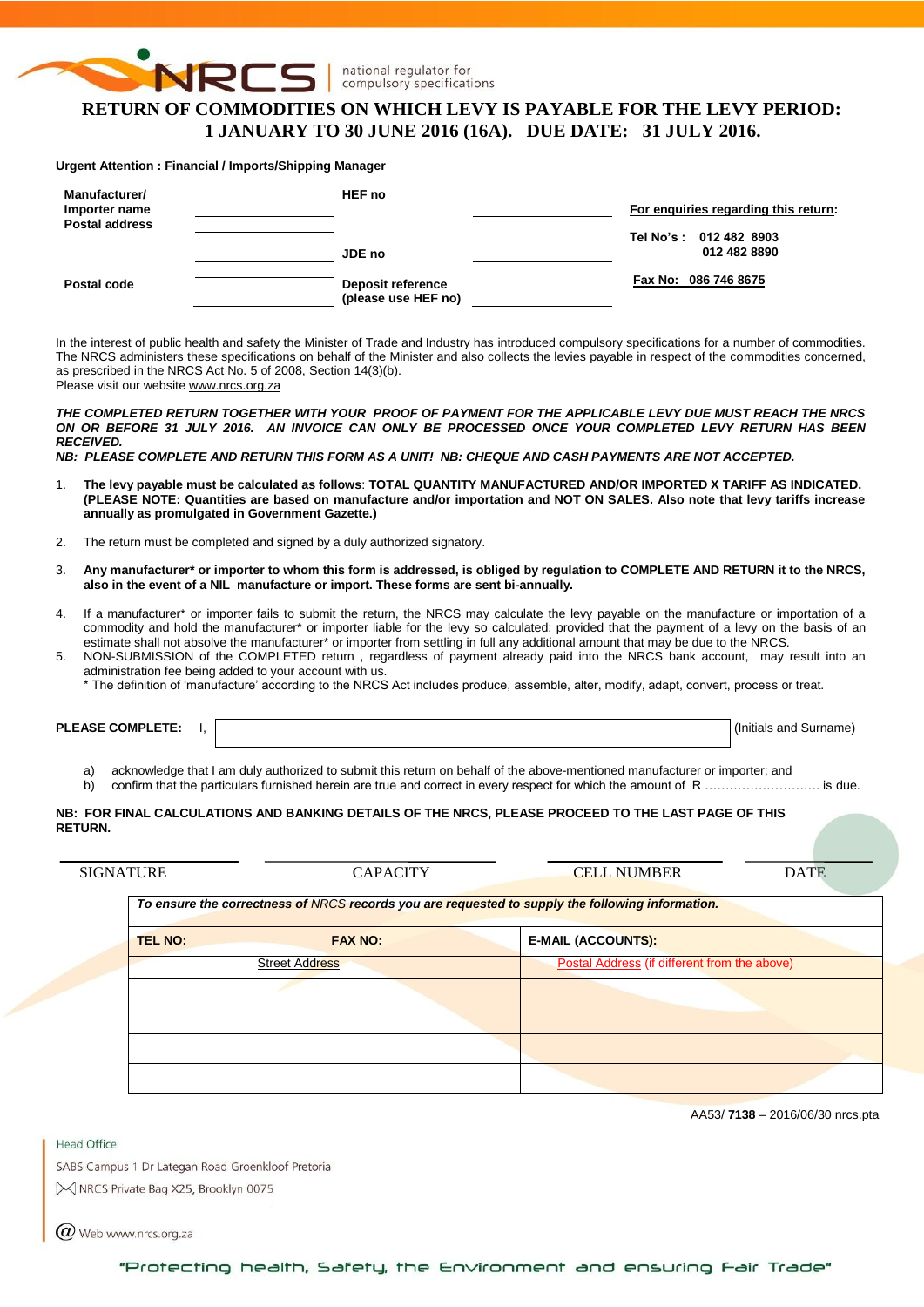### **FOODSTUFFS** Page 2 of 5

# **PLEASE NOTE: TOTAL QUANTITY TO BE ROUNDED OFF TO THE NEXT FULL UNIT**

| Code | Description of commodity                                                                         |           | Quantity<br>Manufactured<br>Jan to March | Quantity<br>Imported<br>Jan to March | Quantity<br>Manufactured<br>April to June | Quantity<br>Imported<br>April to June | <b>Total</b> | Unit     | <b>Tariff</b>          | Levy payable |  |
|------|--------------------------------------------------------------------------------------------------|-----------|------------------------------------------|--------------------------------------|-------------------------------------------|---------------------------------------|--------------|----------|------------------------|--------------|--|
| 5710 | Canned crustaceans - Imports                                                                     | (VC 8014) |                                          |                                      |                                           |                                       |              | 1 000 kg | R683,00                |              |  |
| 5711 | Canned fish and canned fish products (other than<br>fish paste) - Imports                        | (VC 8014) |                                          |                                      |                                           |                                       |              | 1000 kg  | <b>Sliding scale D</b> |              |  |
| 5712 | Canned fish and canned fish products (other than<br>fish paste) - RSA products                   | (VC 8014) |                                          |                                      |                                           |                                       |              | 1 000 kg | <b>Sliding scale D</b> |              |  |
| 5714 | Canned marine molluscs (other than abalone)<br>$-$ Imports                                       | (VC 8014) |                                          |                                      |                                           |                                       |              | 1000 kg  | R619.00                |              |  |
| 5715 | Canned marine molluscs (other than abalone)<br>$-$ RSA products                                  | (VC 8014) |                                          |                                      |                                           |                                       |              | 1 000 kg | R619.00                |              |  |
| 5716 | Canned meat and canned meat products - Imports                                                   | (VC 8019) |                                          |                                      |                                           |                                       |              | 1000 kg  | <b>Sliding scale A</b> |              |  |
| 5717 | Canned meat and canned meat products<br>- RSA products                                           | (VC8019)  |                                          |                                      |                                           |                                       |              | 1 000 kg | <b>Sliding scale A</b> |              |  |
| 5719 | Fish paste - Imports                                                                             | (VC 8014) |                                          |                                      |                                           |                                       |              | 1 000 kg | R146.00                |              |  |
| 5720 | Fish paste - RSA products                                                                        | (VC 8014) |                                          |                                      |                                           |                                       |              | 1 000 kg | R <sub>146.00</sub>    |              |  |
| 5721 | Frozen fish and frozen fish products - Imports                                                   | (VC 8017) |                                          |                                      |                                           |                                       |              | 1 000 kg | <b>Sliding scale B</b> |              |  |
| 5722 | Frozen fish and frozen fish products - RSA products (VC 8017)                                    |           |                                          |                                      |                                           |                                       |              | 1 000 kg | <b>Sliding scale B</b> |              |  |
| 5725 | Frozen unpackaged (loose) fish and ungutted,<br>boxed fish - RSA products & Imports              | (VC 8017) |                                          |                                      |                                           |                                       |              | 1000 kg  | Sliding scale C        |              |  |
| 5727 | Frozen marine molluscs and frozen marine mollusc<br>products (other than mussels) - Imports      | (VC 8017) |                                          |                                      |                                           |                                       |              | 1 000 kg | R633.00                |              |  |
| 5728 | Frozen marine molluscs and frozen marine mollusc<br>products (other than mussels) - RSA products | (VC 8017) |                                          |                                      |                                           |                                       |              | 1 000 kg | R633.00                |              |  |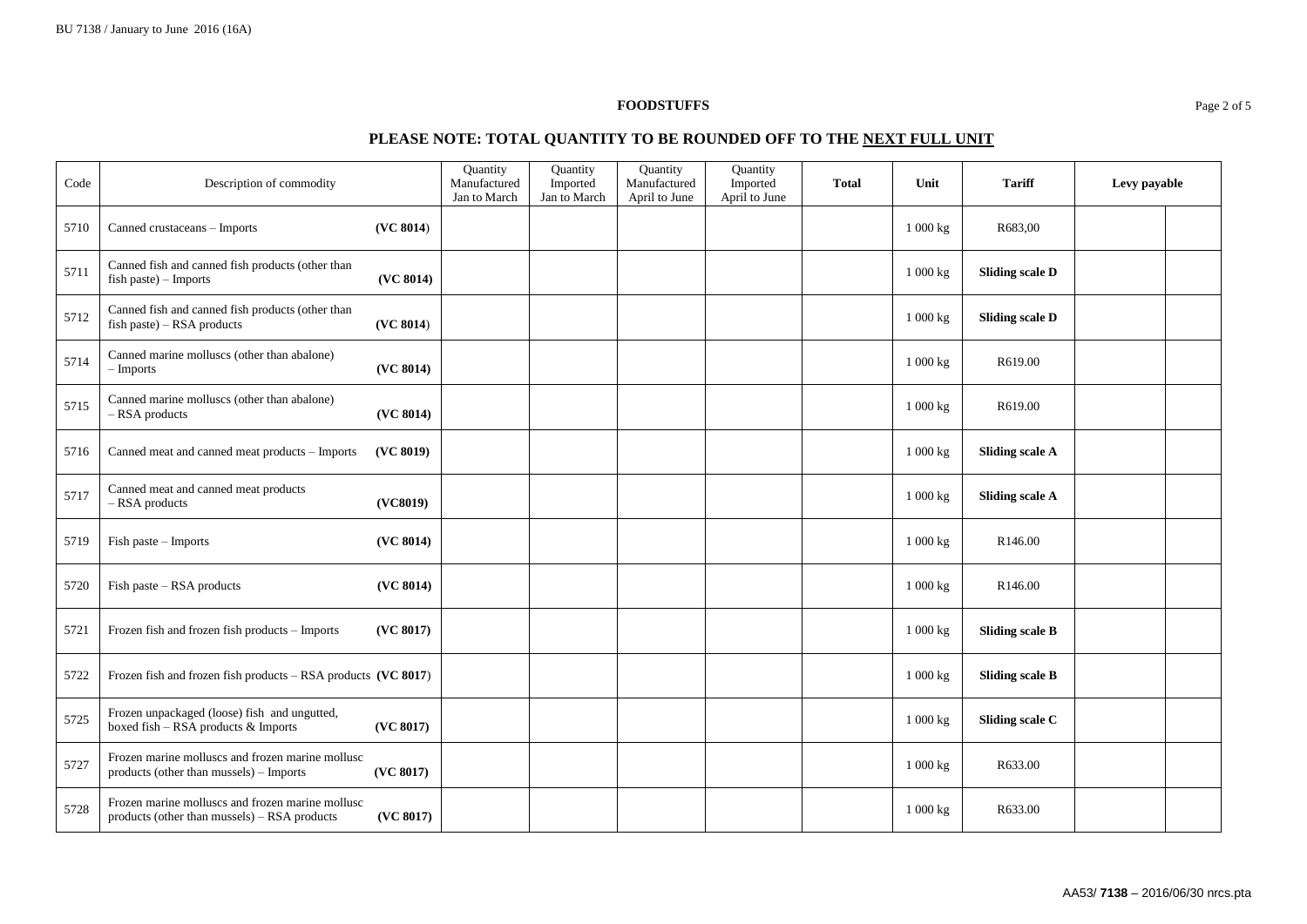| Code | Description of commodity                                         |           | Quantity<br>Manufactured<br>Jan to March | Quantity<br>Imported<br>Jan to March | Quantity<br>Manufactured<br>April to June | Quantity<br>Imported<br>April to June | <b>Total</b> | Unit                | <b>Tariff</b>          | Levy payable |  |
|------|------------------------------------------------------------------|-----------|------------------------------------------|--------------------------------------|-------------------------------------------|---------------------------------------|--------------|---------------------|------------------------|--------------|--|
| 5730 | Frozen rock lobster tails, leg and breast meat<br>-RSA products  | (VC 8020) |                                          |                                      |                                           |                                       |              | 10 kg               | <b>Sliding scale G</b> |              |  |
| 5748 | Frozen rock lobster tails, leg and breast meat -<br>Imports      | (VC8020)  |                                          |                                      |                                           |                                       |              | 10 kg               | <b>Sliding scale G</b> |              |  |
| 5734 | Frozen whole rock lobster, cooked and uncooked - RSA<br>products | (VC 8020) |                                          |                                      |                                           |                                       |              | 30 kg               | <b>Sliding scale G</b> |              |  |
| 5749 | Frozen whole rock lobster, cooked and uncooked -<br>Imports      | (VC 8020) |                                          |                                      |                                           |                                       |              | $30 \text{ kg}$     | <b>Sliding scale G</b> |              |  |
| 5736 | Smoked snoek - RSA products                                      | (VC 8021) |                                          |                                      |                                           |                                       |              | 1 000 kg            | R209.00                |              |  |
| 5739 | Frozen shrimps, prawns and langoustines - Imports (VC 8031)      |           |                                          |                                      |                                           |                                       |              | 1 000 kg            | <b>Sliding scale E</b> |              |  |
| 5740 | Frozen shrimps, prawns and langoustines -<br>RSA products        | (VC 8031) |                                          |                                      |                                           |                                       |              | 1 000 kg            | Sliding scale E        |              |  |
| 5741 | Frozen crabs - Imports                                           | (VC 8031) |                                          |                                      |                                           |                                       |              | 1 000 kg            | R139.00                |              |  |
| 5742 | Frozen crabs - RSA products                                      | (VC8031)  |                                          |                                      |                                           |                                       |              | 1 000 kg            | R139.00                |              |  |
| 5743 | Frozen cephalopods - RSA products                                | (VC 8017) |                                          |                                      |                                           |                                       |              | 1 000 kg            | <b>Sliding scale F</b> |              |  |
| 5744 | Frozen cephalopods - Imports                                     | (VC 8017) |                                          |                                      |                                           |                                       |              | $1\ 000$ kg         | <b>Sliding scale F</b> |              |  |
| 5745 | Frozen mussels - Imports                                         | (VC 8017) |                                          |                                      |                                           |                                       |              | $1000\,\mathrm{kg}$ | <b>Sliding scale H</b> |              |  |
| 5746 | Frozen mussels - RSA products                                    | (VC 8017) |                                          |                                      |                                           |                                       |              | 1 000 kg            | <b>Sliding scale H</b> |              |  |
| 5751 | Canned abalone - Imports                                         | (VC 8014) |                                          |                                      |                                           |                                       |              | 1 000 kg            | R846.00                |              |  |
| 5752 | Canned abalone - RSA products                                    | (VC 8014) |                                          |                                      |                                           |                                       |              | 1 000 kg            | R846.00                |              |  |
| 5753 | Live Aquacultured Abalone                                        | (VC 9001) |                                          |                                      |                                           |                                       |              | 1000kg              | R408.00                |              |  |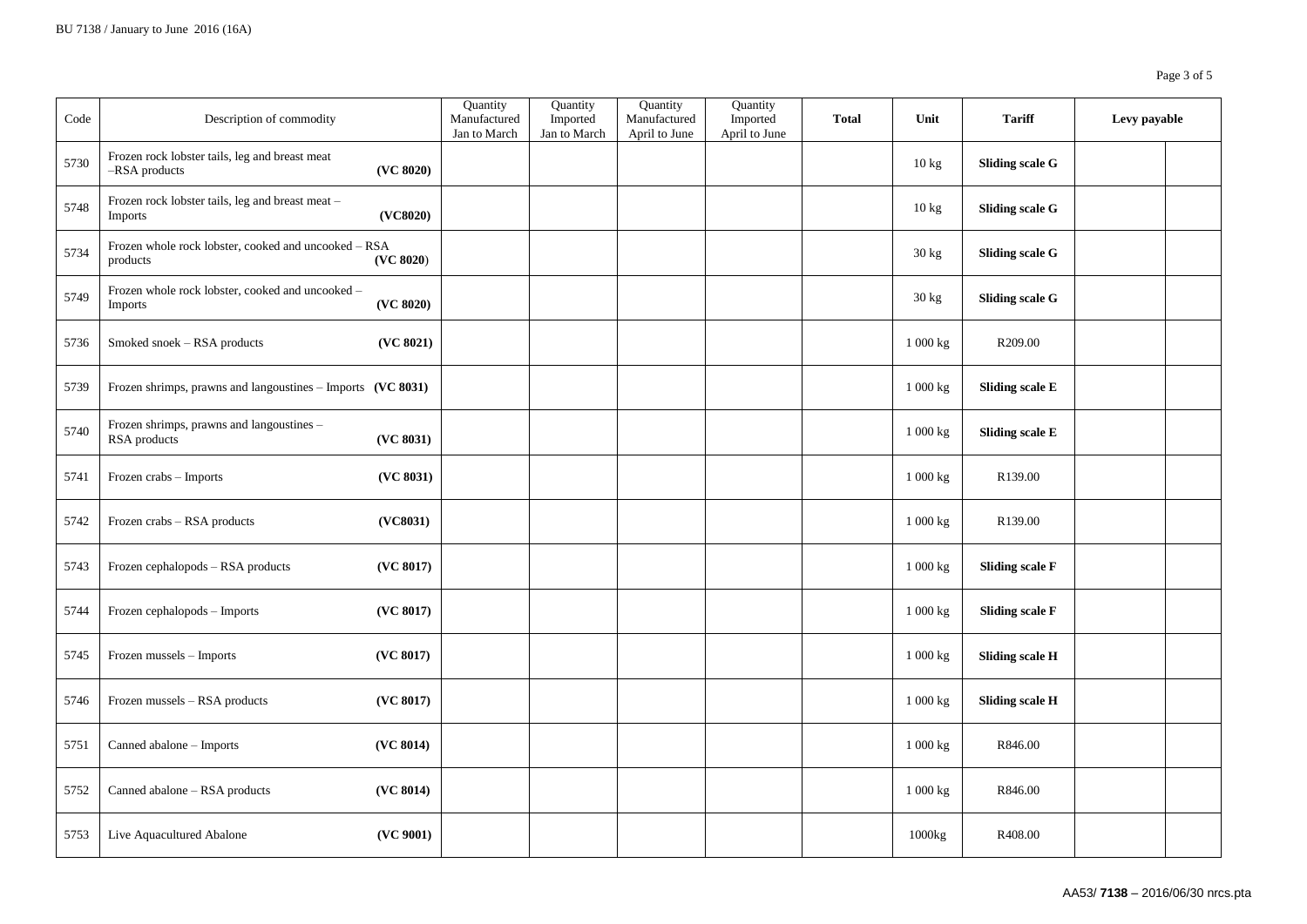Page 4 of 5

# **SLIDING SCALES – A TO H TARIFFS PER UNIT PLEASE NOTE: TOTAL QUANTITY TO BE ROUNDED OFF TO THE NEXT FULL UNIT.**

| E ROLL TO THE QUARTER TO BE ROUTBED OIT TO THE REAL FOLL ORD.                         |                                               |  |  |  |  |  |
|---------------------------------------------------------------------------------------|-----------------------------------------------|--|--|--|--|--|
| <b>SLIDING SCALE A</b>                                                                | <b>SLIDING SCALE B</b>                        |  |  |  |  |  |
|                                                                                       |                                               |  |  |  |  |  |
| R722,00 per unit for 1st ten (10) units;                                              | R654,00 per unit for 1st ten $(10)$ units;    |  |  |  |  |  |
| R209,00 per unit for 11th to 60th unit;                                               | R149,00 per unit for 11th to 60th unit;       |  |  |  |  |  |
| R185,00 per unit for 61st to 1 000th unit;                                            | R 37,00 per unit for 61st to 560th unit;      |  |  |  |  |  |
| R 88,00 per unit for each subsequent unit.                                            | R 23,00 per unit for 561st to 2 560th unit;   |  |  |  |  |  |
|                                                                                       | R 16,00 per unit for each subsequent unit.    |  |  |  |  |  |
|                                                                                       |                                               |  |  |  |  |  |
| 1 Unit = $1000 \text{ kg}$                                                            | 1 Unit = $1\ 000 \text{ kg}$                  |  |  |  |  |  |
|                                                                                       |                                               |  |  |  |  |  |
| <b>SLIDING SCALE C</b>                                                                | <b>SLIDING SCALE D</b>                        |  |  |  |  |  |
|                                                                                       |                                               |  |  |  |  |  |
|                                                                                       |                                               |  |  |  |  |  |
| R390,00 per unit for 1st ten $(10)$ units;<br>R 88,00 per unit for 11th to 60th unit; | $R707,00$ per unit for 1st ten $(10)$ units;  |  |  |  |  |  |
|                                                                                       | R295,00 per unit for 11th to 60th unit;       |  |  |  |  |  |
| R 21,00 per unit for 61st to 560th unit;                                              | R 80,00 per unit for 61st to 560th unit;      |  |  |  |  |  |
| R 14,00 per unit for 561st to 2 560th unit;                                           | R 53,00 per unit for each subsequent unit.    |  |  |  |  |  |
| R 9,55 per unit for each subsequent unit.                                             |                                               |  |  |  |  |  |
|                                                                                       |                                               |  |  |  |  |  |
| 1 Unit = $1000 kg$                                                                    | 1 Unit = $1000 kg$                            |  |  |  |  |  |
| <b>SLIDING SCALE E</b>                                                                | <b>SLIDING SCALE F</b>                        |  |  |  |  |  |
|                                                                                       |                                               |  |  |  |  |  |
| R995,00 per unit for 1st two $(2)$ units;                                             | $R660,00$ per unit for 1st ten $(10)$ units;  |  |  |  |  |  |
| R888,00 per unit for 3rd to 12th unit;                                                | R127,00 per unit for each subsequent unit.    |  |  |  |  |  |
| R249,00 per unit for each subsequent unit.                                            |                                               |  |  |  |  |  |
|                                                                                       |                                               |  |  |  |  |  |
| 1 Unit = $1000 \text{ kg}$                                                            | 1 Unit = $1000 kg$                            |  |  |  |  |  |
|                                                                                       |                                               |  |  |  |  |  |
| <b>SLIDING SCALE G</b>                                                                | <b>SLIDING SCALE H</b>                        |  |  |  |  |  |
|                                                                                       |                                               |  |  |  |  |  |
| R290,00 per unit for 1st ten (10) units;                                              | $R595,00$ per unit for 1st twenty (20) units; |  |  |  |  |  |
| R 12,75 per unit for each subsequent unit.                                            | R232,00 per unit for each subsequent unit.    |  |  |  |  |  |
|                                                                                       |                                               |  |  |  |  |  |
|                                                                                       |                                               |  |  |  |  |  |
| 1 Unit = $10$ kg or $30$ kg                                                           | 1 Unit = $1000 \text{ kg}$                    |  |  |  |  |  |
|                                                                                       |                                               |  |  |  |  |  |
|                                                                                       |                                               |  |  |  |  |  |